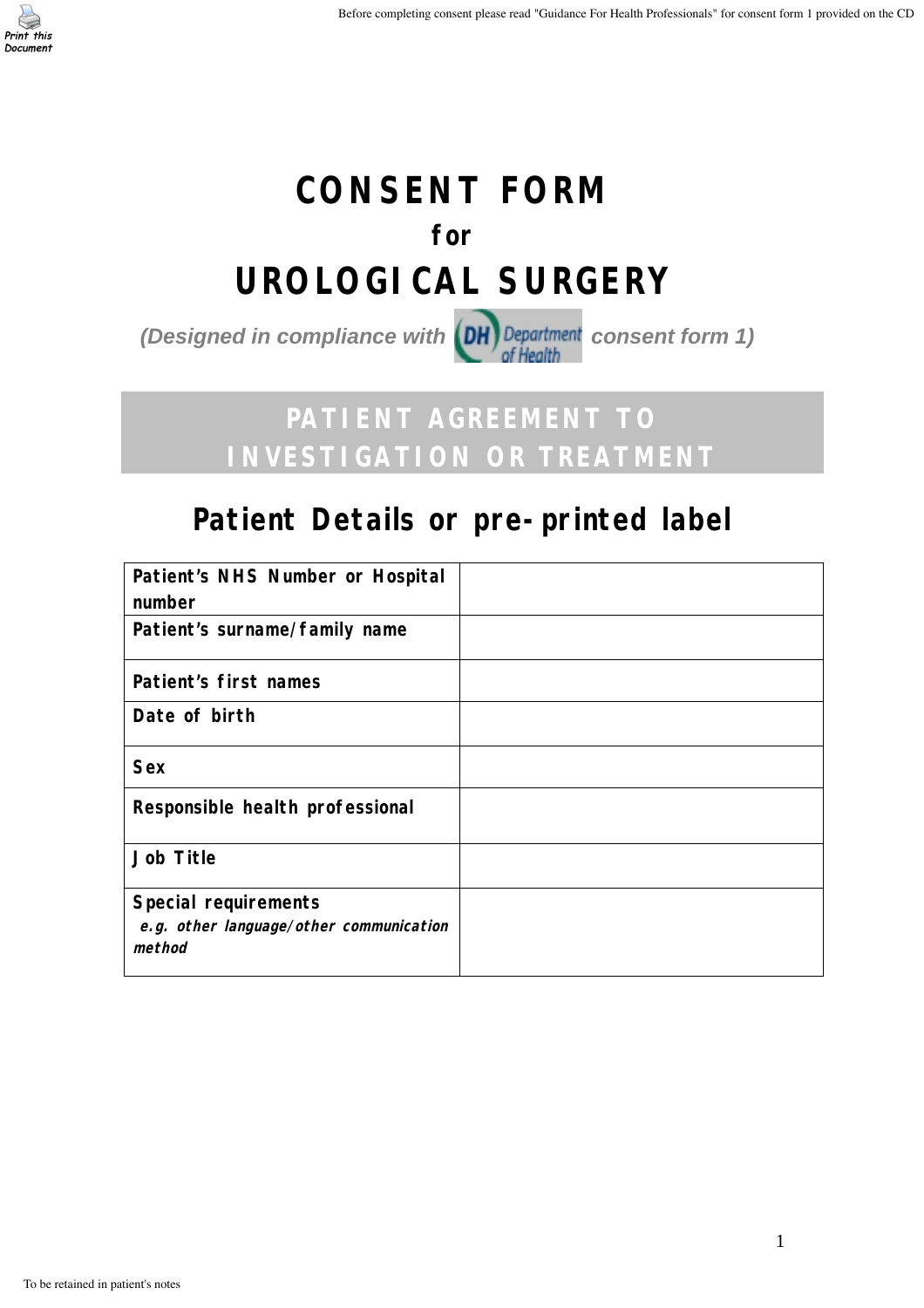#### **Name of proposed procedure (Include brief explanation if medical term not clear) ANAESTHETIC - GENERAL/REGIONAL - LOCAL - SEDATION LAPAROSCOPIC NEPHROURETERECTOMY SIDE……………….** THIS INVOLVES THE REMOVAL OF YOUR KIDNEY AND URETER THROUGH SEVERAL KEYHOLE INCISIONS<br>AND A CONVENTIONAL INCISION. IT REQUIRES THE PLACEMENT OF A TELESCOPE AND<br>INSTRUMENTS INTO YOUR ABDOMINAL CAVITY VIA THREE OR FOUR SMA MAY ALSO BE REMOVED.

### **Statement of health professional** (To be filled in by health professional with

appropriate knowledge of proposed procedure, as specified in consent policy) I have explained the procedure to the patient. In particular, I have explained:

#### **The intended benefits**

TO TREAT KIDNEY OR URETERIC CANCER

**Serious or frequently occurring risks** including any extra procedures, which may become necessary during the procedure. I have also discussed what the procedure is likely to involve, the benefits and risks of any available alternative treatments (including no treatment) and any particular concerns of this patient. Please tick the box once explained to patient

COMMON

- TEMPORARY SHOULDER TIP PAIN
- TEMPORARY ABDOMINAL BLOATING
- TEMPORARY INSERTION OF A BLADDER CATHETER AND WOUND DRAIN

**OCCASIONAL** 

- ❑ INFECTION, PAIN OR HERNIA OF INCISION REQUIRING FURTHER TREATMENT
- ❑ RECURRENCE OF DISEASE ELSEWHERE IN URINARY TRACT
- ❑ NEED FOR FURTHER THERAPY

RARE

- ❑ BLEEDING REQUIRING CONVERSION TO OPEN SURGERY OR TRANSFUSIONS
- ❑ ENTRY INTO LUNG CAVITY REQUIRING INSERTION OF TEMPORARY DRAINAGE TUBE
- ❑ MAY BE A HISTOLOGICAL ABNORMALITY OTHER THAN CANCER

VERY RARELY

- ❑ RECOGNISED (AND UNRECOGNISED) INJURY TO ORGANS/BLOOD VESSELS REQUIRING CONVERSION TO OPEN SURGERY (OR DEFERRED OPEN SURGERY)
- ❑ INVOLVEMENT OR INJURY TO NEARBY LOCAL STRUCTURES –BLOOD VESSELS, SPLEEN, LIVER, LUNG, PANCREAS AND BOWEL REQUIRING MORE EXTENSIVE SURGERY
- ❑ ANAESTHETIC OR CARDIOVASCULAR PROBLEMS POSSIBLY REQUIRING INTENSIVE CARE ADMISSION (INCLUDING CHEST INFECTION, PULMONARY EMBOLUS, STROKE, DEEP VEIN THROMBOSIS, HEART ATTACK AND DEATH.)

ALTERNATIVE THERAPY: OBSERVATION, RADIOTHERAPY, CHEMOTHERAPY, IMMUNOTHERAPY AND THE CONVENTIONAL OPEN SURGICAL APPROACH.

**A blood transfusion** may be necessary during procedure and patient agrees **YES or NO (Ring)**

| Signature of               | Job Title |
|----------------------------|-----------|
| <b>Health Professional</b> |           |
| Printed Name               | Date      |
|                            |           |

**The following leaflet/tape has been provided**

**Contact details** (if patient wishes to discuss options later)

**Statement of interpreter** (where appropriate) I have interpreted the information above to the patient to the best of my ability and in a way in which I believe s/he can understand.

| Signature of |  |
|--------------|--|
| interpreter: |  |

| Print name: | Date: |
|-------------|-------|
|-------------|-------|

**Copy (i.e. page 3) accepted by patient: yes/no (please ring)**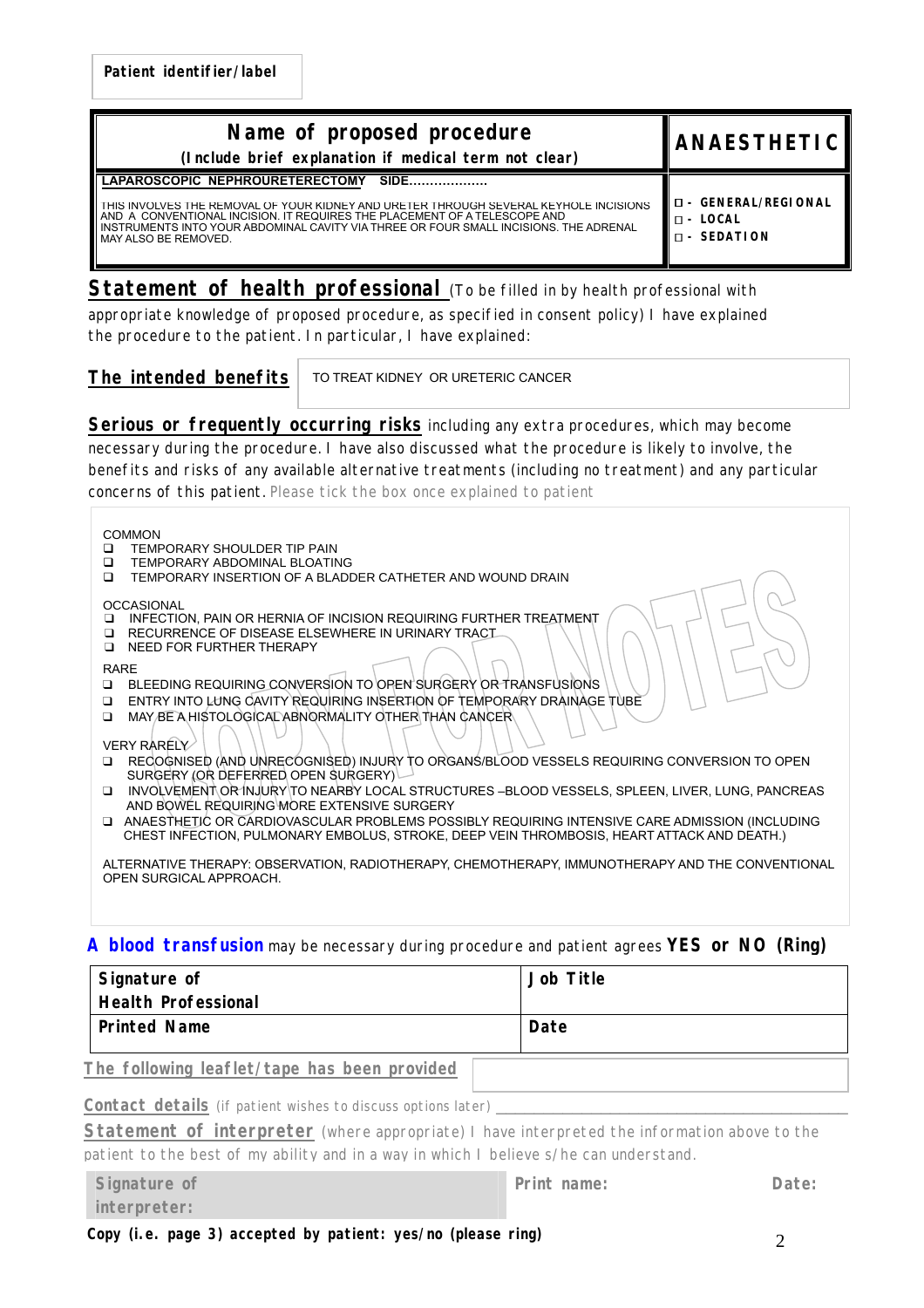**Patient identifier/label** 

## **Patient Copy**

| Name of proposed procedure<br>(Include brief explanation if medical term not clear)                                                                                                                                                                                                                                         | ANAESTHETIC'                                  |
|-----------------------------------------------------------------------------------------------------------------------------------------------------------------------------------------------------------------------------------------------------------------------------------------------------------------------------|-----------------------------------------------|
| LAPAROSCOPIC NEPHROURETERECTOMY SIDE<br>THIS INVOLVES THE REMOVAL OF YOUR KIDNEY AND URETER THROUGH SEVERAL KEYHOLE INCISIONS<br>AND A CONVENTIONAL INCISION. IT REQUIRES THE PLACEMENT OF A TELESCOPE AND<br>INSTRUMENTS INTO YOUR ABDOMINAL CAVITY VIA THREE OR FOUR SMALL INCISIONS. THE ADRENAL<br>MAY ALSO BE REMOVED. | - GENERAL/REGIONAL<br>$-$ LOCAL<br>- SEDATION |

### **Statement of health professional** (To be filled in by health professional with

appropriate knowledge of proposed procedure, as specified in consent policy) I have explained the procedure to the patient. In particular, I have explained:

**The intended benefits**

TO TREAT KIDNEY OR URETERIC CANCER

**Serious or frequently occurring risks** including any extra procedures, which may become necessary during the procedure. I have also discussed what the procedure is likely to involve, the benefits and risks of any available alternative treatments (including no treatment) and any particular concerns of this patient. Please tick the box once explained to patient

**COMMON** 

- **INDUITEMPORARY SHOULDER TIP PAIN**
- **TEMPORARY ABDOMINAL BLOATING**
- TEMPORARY INSERTION OF A BLADDER CATHETER AND WOUND DRAIN

**OCCASIONAL** 

- ❑ INFECTION, PAIN OR HERNIA OF INCISION REQUIRING FURTHER TREATMENT
- ❑ RECURRENCE OF DISEASE ELSEWHERE IN URINARY TRACT
- ❑ NEED FOR FURTHER THERAPY

RARE

- ❑ BLEEDING REQUIRING CONVERSION TO OPEN SURGERY OR TRANSFUSIONS
- ❑ ENTRY INTO LUNG CAVITY REQUIRING INSERTION OF TEMPORARY DRAINAGE TUBE
- ❑ MAY BE A HISTOLOGICAL ABNORMALITY OTHER THAN CANCER

VERY RARELY

- ❑ RECOGNISED (AND UNRECOGNISED) INJURY TO ORGANS/BLOOD VESSELS REQUIRING CONVERSION TO OPEN SURGERY (OR DEFERRED OPEN SURGERY)
- ❑ INVOLVEMENT OR INJURY TO NEARBY LOCAL STRUCTURES –BLOOD VESSELS, SPLEEN, LIVER, LUNG, PANCREAS AND BOWEL REQUIRING MORE EXTENSIVE SURGERY
- ❑ ANAESTHETIC OR CARDIOVASCULAR PROBLEMS POSSIBLY REQUIRING INTENSIVE CARE ADMISSION (INCLUDING CHEST INFECTION, PULMONARY EMBOLUS, STROKE, DEEP VEIN THROMBOSIS, HEART ATTACK AND DEATH.)

ALTERNATIVE THERAPY: OBSERVATION, RADIOTHERAPY, CHEMOTHERAPY, IMMUNOTHERAPY AND THE CONVENTIONAL OPEN SURGICAL APPROACH.

**A blood transfusion** may be necessary during procedure and patient agrees **YES or NO (Ring)**

| Signature of                                 | Job Title |
|----------------------------------------------|-----------|
| Health Professional                          |           |
| <b>Printed Name</b>                          | Date      |
| The following leaflet/tape has been provided |           |

**Contact details** (if patient wishes to discuss options later)

**Statement of interpreter** (where appropriate) I have interpreted the information above to the patient to the best of my ability and in a way in which I believe s/he can understand.

| Signature of |
|--------------|
| interpreter: |

| Print name: | Date: |
|-------------|-------|
|-------------|-------|